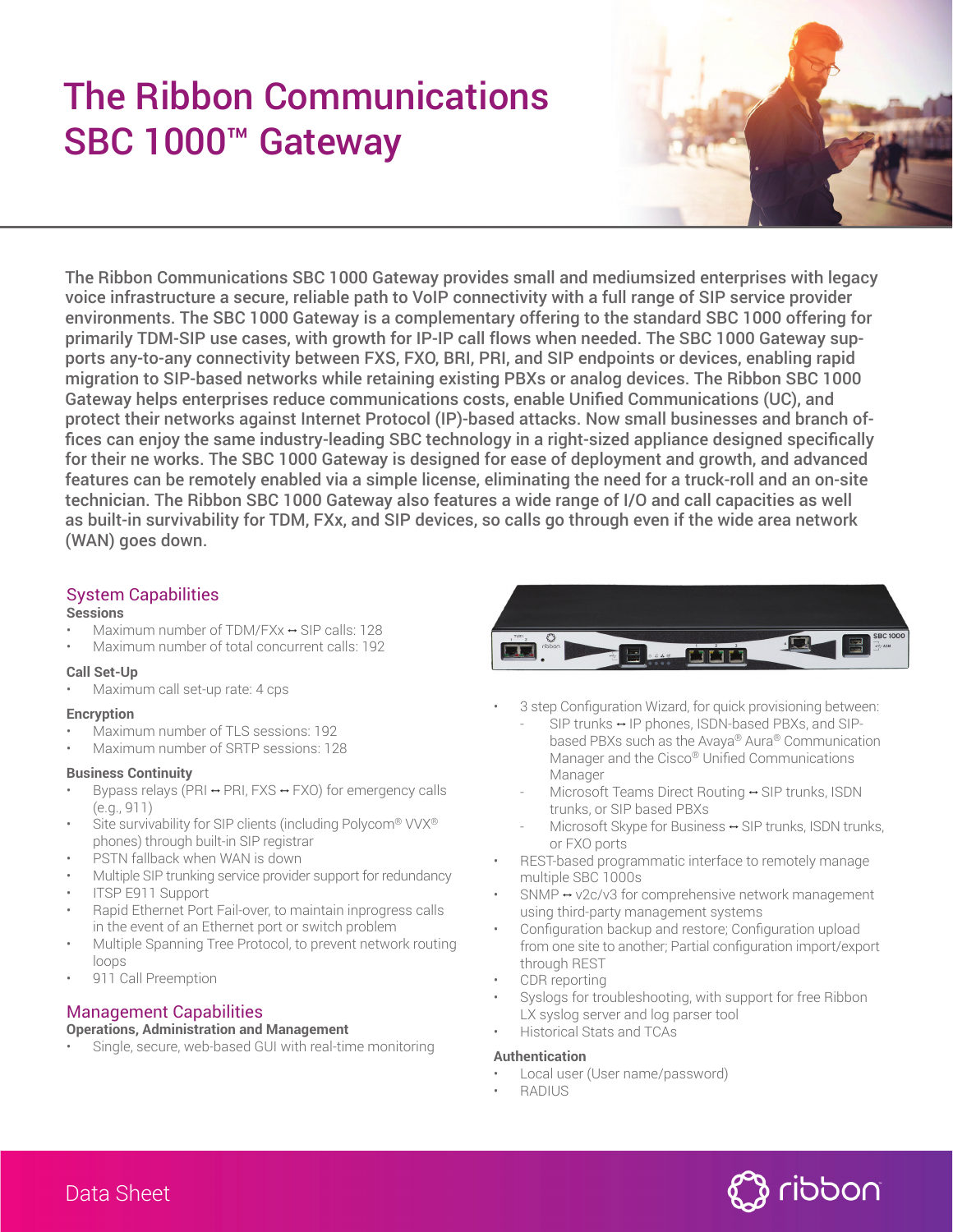## Media Services

- G.711, G.722, G.722.2 (AMR-WB), G.723.1 (5.3 kbps, 6.3 kbps), G.726 (32 kbps), G.729A/B (8 kbps), T.38
- T.38 with CNG tone detection
- DTMF/RFC4733; Inband DTMF; SIP INFO/RFC-2833
- Voice Activity Detection (VAD)
- G.168 Echo Cancellation with standard 128 ms tail length
- Comfort noise generation and packet loss concealment
- Automatic call type detection  $-$  voice, fax or modem
- Music on-hold
- Call progress tones ringback, busy, re-order
- RTP inactivity monitoring (dead call detection)
- RTP pass-through and media bypass
- RTCP/RTCP-XR
- Caller ID support

# **Signaling**

- Maximum number of signaling groups: 100
- TDM Signaling (ISDN): AT&T 4ESS/5ESS, Nortel DMS-100, Euro ISDN (ETSI 300-102), QSIG, NTT InsNet (Japan), ANSI National ISDN-2 (NI-2)
- TDM Signaling (CAS): T1 CAS (E&M, Loop start); E1 CAS (R2)
- Back-to-Back User Agent (B2BUA)
- SIP (UDP/TCP/TLS) μ CAS/PRI/BRI/FXS/FXO
- CAS/PRI/BRI/FXS/FXO μ CAS/PRI/BRI/FXS/FXO
- $SIP$  (UDP/TCP/TLS)  $\rightarrow$  SIP (UDP/TCP/TLS)
- FXS long loop support (up to 3km)

# Protocol Support

- SNMPv2c, SNMPv3
- HTTPS
- SIP (RFC 3261) over UDP, TCP, TLS
- RTP/RTCP (RFC 3550, 3551)
- RTP/RTCP multiplexing over single UDP port (RFC 5761)
- DNS
- IPv4, IPv6, and IPv4/IPv6 interworking
- RIPv2, OSPF as dynamic IP routing protocols
- DHCP server
- DHCP client
- Asynchronous DNS for SIP
- NAT
- Support for Reason Header

#### Routing/Policy

- Interactive Connectivity Establishment (ICE), RFC 8445
	- Full implementation support, including connectivity check generation
		- Lite support, for public Internet ICE agents
	- Maximum number of call route entries: 1,000
- Routing based on quality metrics
- Least cost routing
- Time of Day Routing
- Event-based action set
- On-board call forking (up to eight end points)
- Supplementary services
	- Call hold
	- Call transfer (blind & assisted)
	- Call forward
- Embedded policy/routing engine
- Optional centralized policy/routing via Ribbon Centralized Policy Server (PSX Server) using SIP
- Screening, blocking, routing, presentation, call type filters
- Route prioritization
- Leading digit routing; International routing; URI-based routing
- Digit manipulation (name/number manipulation)
- One number fax support (single DID for voice and fax)
- SIP routing
	- Based on source and destination IP address
	- Fully Qualified Domain Name (FQDN)
- Detect proxy failure and route to alternate paths
- Re-route on failure based on full Cause Code re-routing on T1/E1 trunks
- Lync E911 support; SIP/PIDF-LO passthrough and ELIN Gateway

# **Security**

- TLS (Transaction Layer Security) for signaling encryption - TLS 1.2 (RFC 5246)
	- DTLS version 1.2 (RFC 6347)
- Secure Real-time Transport Protocol (SRTP) & Control Protocol (SRTCP) for media and media control encryption
	- SDES (Session Description Protocol Security Descriptions) key negotiation (RFC 4568)
	- DTLS extension for SRTP/SRTCP (RFC 5764)
- **Built-in VoIP firewall**
- Wildcard certificate support
- Topology hiding; User privacy
- Prevention of Denial-of-Service (DoS) and Distributed DoS (DDoS) attacks
- Dialed Number Identification Service (DNIS), Calling Line Identification (CLID), Call type pre-authentication
- Traffic separation (VLAN interface separation)
- Malformed packet protection
- Access Control Lists (ACLs)
- NAT/NAPT and port forwarding, NAT traversal

# Quality of Service (QoS)

- Bandwidth management
- Call Admission Control (CAC) (deny excessive calls based on static configuration for bandwidth management)
- P-time mediation for rate limiting
- Per-call statistics
- Diffserv/DSCP marking

#### Packet Network Time Source

• Network Time Protocol (NTP) per RFC1708

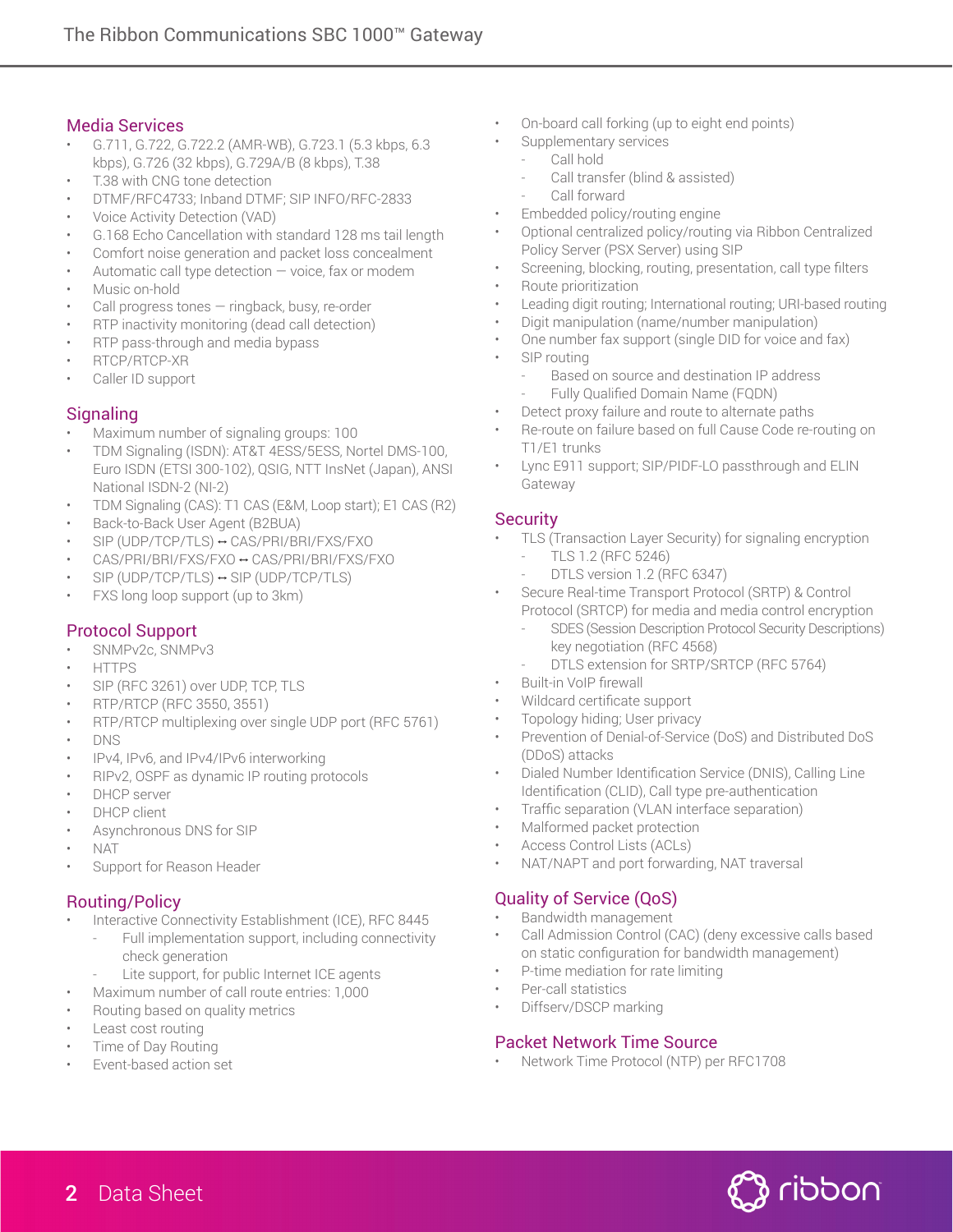# Microsoft® Teams®

- Certified SBC for Direct Routing
- Supports multiple tenant-related Direct Routing deployments with Microsoft partners/PSTN carrier

# Microsoft Skype® for Business

- Qualified Enhanced Gateway for Lync® 2013, Lync 2010 & Skype for Business deployments
- Skype for Business, Lync 2013, and Lync 2010 qualified SBC and E-911 ELIN Gateway
- Microsoft Office 365<sup>®</sup> Exchange<sup>®</sup> Unified Messaging qualified
- Microsoft SCOM support

# **Additional Hardware Specifications**

#### **Front Panel**

- Status Indicators Front Panel LEDs
	- Power
	- Alarm
	- Peer Node
	- **Ready**
- Additional dual USB 2.0 ports for ASM (optional)
- WAN and LAN Interfaces
	- 3 x 10/100/1000 BASE-T Ethernet ports with VLAN support
	- Auto-MDIX
- Physical PSTN Interfaces
	- Up to 2 T1/E1 CAS/PRI digital ports

#### **Rear Panel**

- Physical PSTN Interfaces
	- Up to 2 T1/E1 CAS/PRI digital ports
	- Up to 4 BRI digital ports
	- Up to 24 FXS (Foreign eXchange Station) analog ports
	- Up to 4 globally compliant FXO (Foreign eXchange Office) analog ports

#### **Chassis**

- 1U, rack mount
- Inches: 17.5" wide x 1.75" high x 12" deep
- Centimeters: 44.4 wide x 4.4 high x 30.5 deep

#### **Chassis Mounting Options**

• EIA-standard 19" equipment rack with 2 or 4 posts

#### **AC Power Option**

- Input Voltage: 100-240 VAC nominal, auto-switching, 47-63 Hz
- AC Maximum Input Current: 1.25A at 115 VAC; 0.63A at 230 VAC
- AC Input Voltage Range (Nominal): 100-127 VAC and 200- 240 VAC
- Max Power Consumption: 144 W

#### **Cooling System**

• Internal forced convection

#### **Weight Maximum Fully Populated**

• 12.5 lbs. (5.67 kg)

#### **Environmental**

- 5 to 40˚ C Operating
- -40 to 70˚ C Storage
- 5 to 85% non-condensing operating humidity

# Available Feature Options

- $SIP \rightarrow SP$  signaling and media services, including transcoding, IPsec, and video passthrough / SIP registrations
- Voice quality reporting
- Call forking
- Active Directory® Integration
- Routing protocols
- MicrosoftSkype for Business related Quality of Experience (QoE) feature
- BroadSoft® BroadWorks® local survivability

| <b>SBC 1000 Gateway Model</b> | <b>Description</b>                                                                    |
|-------------------------------|---------------------------------------------------------------------------------------|
| SBC-1K-R-2P-FXSFX0-GW         | SBC 1000 Gateway with 1 PRI, 4 FXO & 4 FXS. Licensable growth to 2 PRI                |
| SBC-1K-R-4P-FXSFXO-GW         | SBC 1000 Gateway with 2 PRI, 4 FXO & 4 FXS. Licensable growth to 4 PRI                |
| SBC-1K-R-BRI-GW               | SBC 1000 Gateway with 4 BRI                                                           |
| SBC-1K-R-FXS-GW               | SBC 1000 Gateway with 24 FXS                                                          |
| SBC-1K-R-2P-20FSFO-GW         | SBC 1000 Gateway with 1 PRI, 4 FXO and 12 FXS. Licensable growth to 2 PRI, and 20 FXS |
| SBC-1K-R-2P-BRI-GW            | SBC 1000 Gateway with 1 PRI and 4 BRI. Licensable growth to 2 PRI                     |